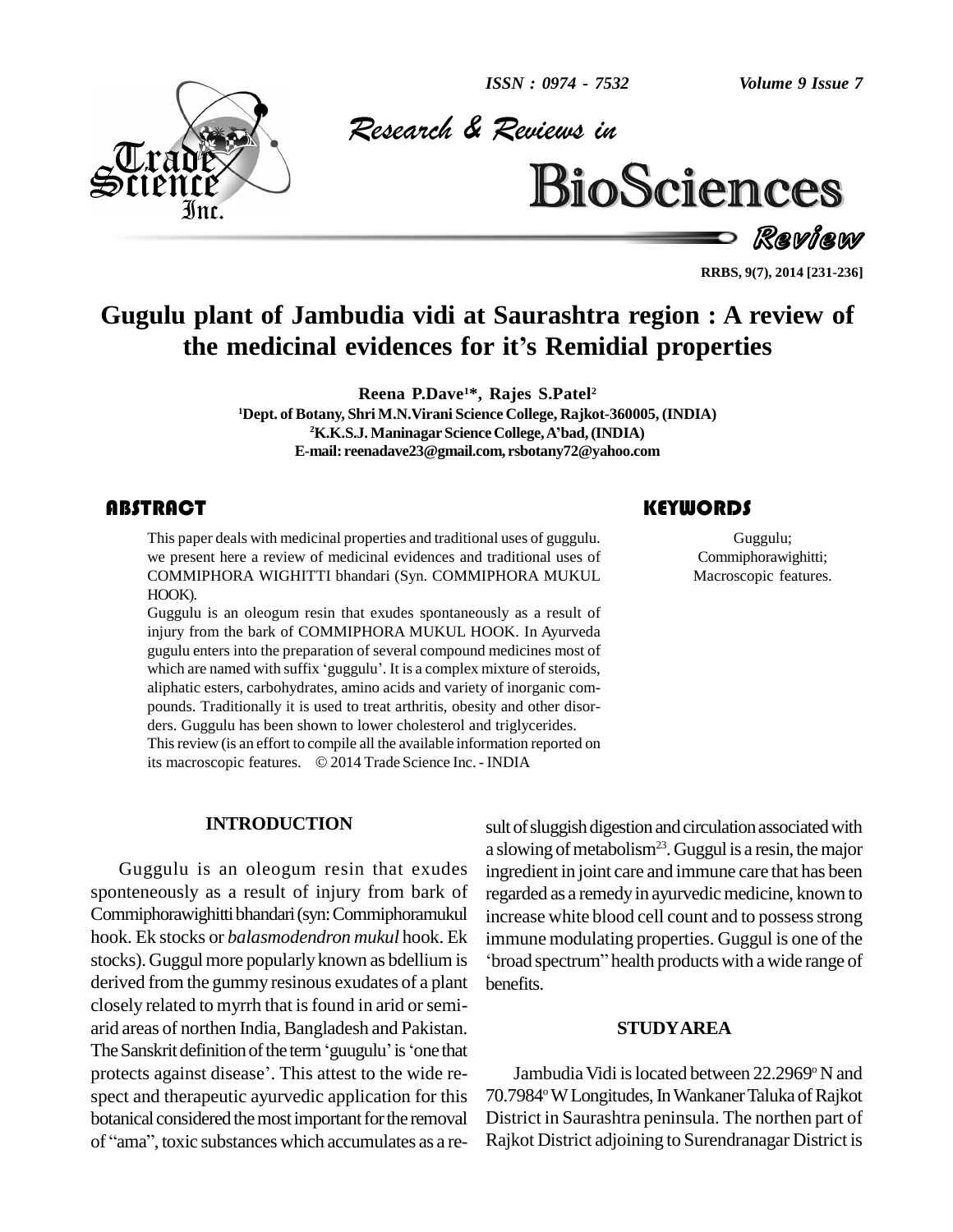



**Plate <sup>1</sup> : Natural hebitat <sup>ñ</sup> gugulu plant**

relatively plain with undulating terrain in some of the area.Area ofWankanerTaluka is good grassland and scrub forest. North-East of Wankaner adjoining to them and Halvad is a relatively compact patch of forest in table land with sparse vegetation of *Acacia*, In Jambudia Vidi isspread over 1952.78 Hectoors.Adjoining area 700.34 hectors like Lunsar / Jivapar / Chitrakhada, Rajgadhha are seen.

Jambudia Vidi is dry-deciduous and semi-arid with patches of grasslands, Ideal original grassland with compact patch of 2476 hectare of Rajkot District and 1000 hectare of surendranagar District. It is centrally located in the draught prone zone of Saurashtra Kutch and north Gujarat. Wankanner the nearest taluka town is on national quadrilateral root of porbandar Delhi national highway 8A & on main broad gauge railway track of Rajkot Ahmedabad.

Acompact path of 3176.60 hectare in Wankaner Taluka adjoining to Halwad and Than Taluka at Surendranagar District in the following villages:

Whereas the adjoining area 700.3 of Than and Bengali

| No. | Village          | <b>Total Area</b> |  |
|-----|------------------|-------------------|--|
|     | Jambudia         | 1951.78           |  |
| 2.  | Lunsar / Jivapar | 404.09            |  |
| 3.  | Chitrakhada      | 59.09             |  |
| 4.  | Rajagadh         | 60.70             |  |
|     | Total            | 2476.26           |  |

Halvad taluka of surendranagar District can be a part of this project.

# **SCIENTIFIC CLASSIFICATIONOFGUGULU PLANT**

| Kingdom         | : Plantae-plants                   |
|-----------------|------------------------------------|
| Subkingdom      | : Tracheobionta-Vascular plants    |
| Super division  | : Spermatophyta-Seed plants        |
| <b>Division</b> | : Magnoliophyta - Flowering plants |
| Class           | : Magnoliopsida-Dicotyledons       |
| <b>Subclass</b> | : Rosidae                          |
| Order           | : Sapindales                       |
| Family          | : Burseraceae-                     |
| Genus           | : Commiphora Species Commi-        |
|                 | phorawighitti (Arnott.) Brand      |

## **VERNACULAR NAMES OFGUGULU PLANT**

- : Guggulu, Guggul, Guggal, Ranghanturb, Makal, Canarese.
- Gujarati : Gugul, Guggul, Gugal, Bhesaghgala, Gugara, mukul, Ranghanturb, Bhaisoguggul.
- Hindi : Gugala,Guggal,Guggul,Guggulu,Gugava, Gugavik, Kukul, Ranghanturb, Gogil,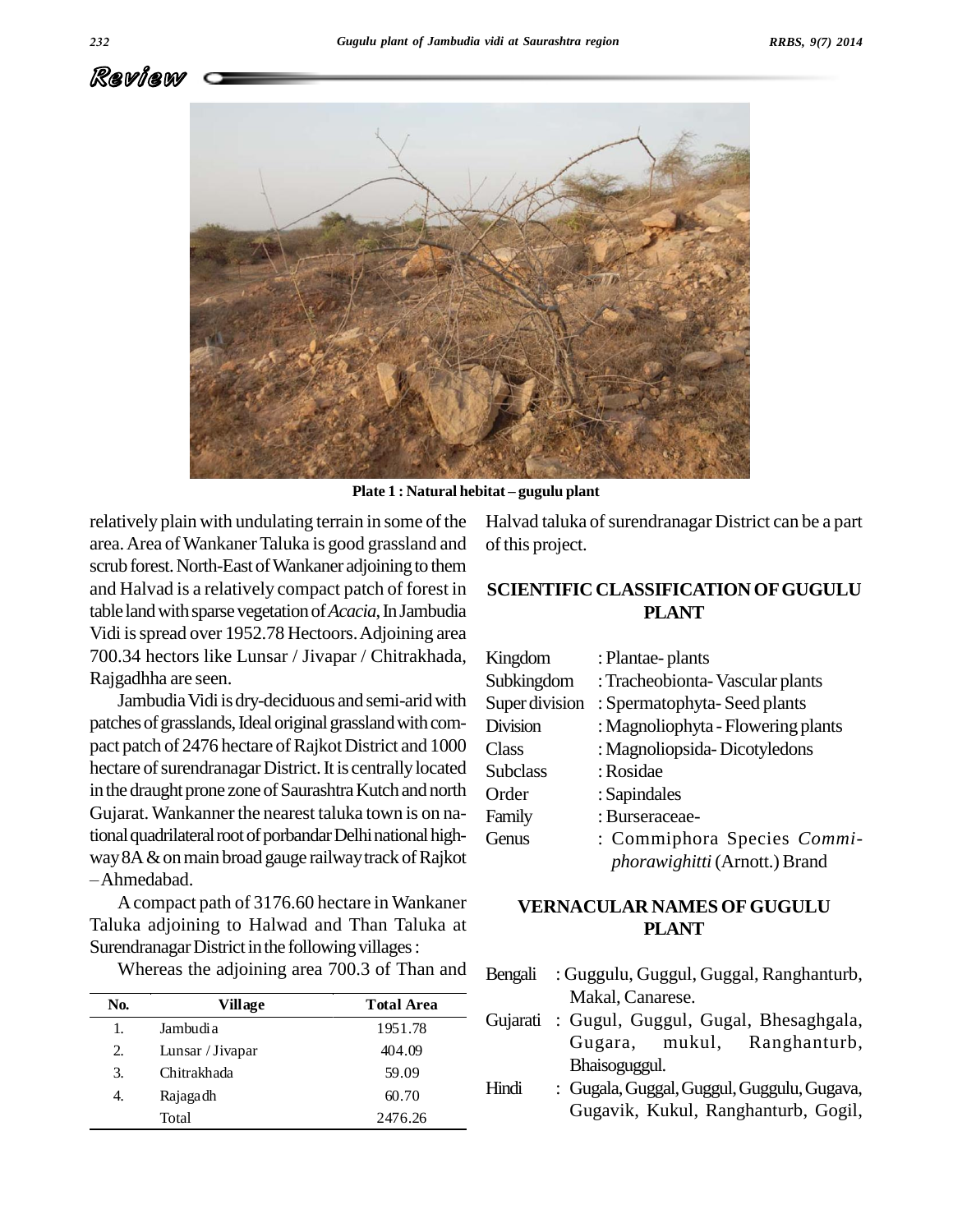

Bhasagugul.

|         | Kannad: Kanthgal, Kangah, Guggul, Ivadolguggala, | di             |
|---------|--------------------------------------------------|----------------|
|         | Idbol.                                           | SC             |
| Marathi | : Gugal, Guggal, Guggul, Hansaguggul,            | br             |
|         | Kantguggul, Mahaishguggul.                       | lo             |
| Sindhi  | : Gugaru.                                        | gr             |
| Tamil   | : Kukkil, Gukkal, Guggal, Gugal, Gukkula,        | ro             |
|         | Maishakshim, Mahishaksh-Gugilamu,                | le.            |
|         | Cheetu-mahishashi.                               | an             |
| Arabic  | : Mukulahuda, Mukarljak, Mushkilerajak,          | er             |
|         | Mogal, Mogla, Mokhit, Aphalatana, Mukal,         | sii            |
|         | Ahlatan, Arzagiaglatam.                          | $\overline{O}$ |
| English | : Gum giggulu, Indian bdellium, Salativee,       | lik            |
|         | Bdellium, Guggulu,<br>Borassaus,                 | cc             |
|         | Flabelliformis.                                  | is             |
| Persian | : Baijahundanas, Boejahudan.                     | gu             |
| Pharsi  | : Boejahudan, Buejadan, Boe, Jhoodan,            | dı             |
|         | Vorojahu.                                        |                |
| Sinhali | : Rata dummula, Guggulu, tatayy, Jauya.          |                |
| Unani   | : Afaletana, Mikal.                              |                |
|         |                                                  |                |

#### **BOTANICALS**

Commiphorawighitti is a small tree indigenous to India, growing wild in the semi-arid to arid states of

Rajasthan, Gujarat and Karnataka. It is much branched, dioeciousupto 6m tall with brownn coloured, spine scented knotty, crrooked and spirally ascending branches ending in sharp spines.Bark shiny, ash to yellowish white coming off in rough flakes exposing the greenish underbark, which also peels off in thin papery rolls. Leaves small, sessile, rhomboid-(ob) ovate, 1-3 leaflets, highly aromatic, leathery, shiny green on top and grayish below with irregularly toothed edges. Flowers small, unisexual, sessile, brownish red, occurring singly or in groups of 2-3, 8-10 lobed disc and oblong ovoid ovary; stamen 8-10. Fruits an ovoid green berry like drupe, reddish, 6-8mm in diameter. Seed generally contain an underdeveloped embryo.The generic name like drupe, reddish, 6-8mm in diameter. Seed generally<br>contain an underdeveloped embryo. The generic name<br>is derived from greek ''kommis'' and ''phora'' meaning gumbearer.Thisis a threatened and vulnerable spieces due to its over exploitation.

## **FLORISTICS**

In a field examination in India, a predominantly large number of isolated and groups of female individuals were recorded. It was also revealed that female plants set seed irrespective of the presence or absence of pollen. Hand-pollination experiment and embryology studies



**Plate <sup>2</sup> : Comiphoramucula <sup>ñ</sup> hook@Jambudia vidi**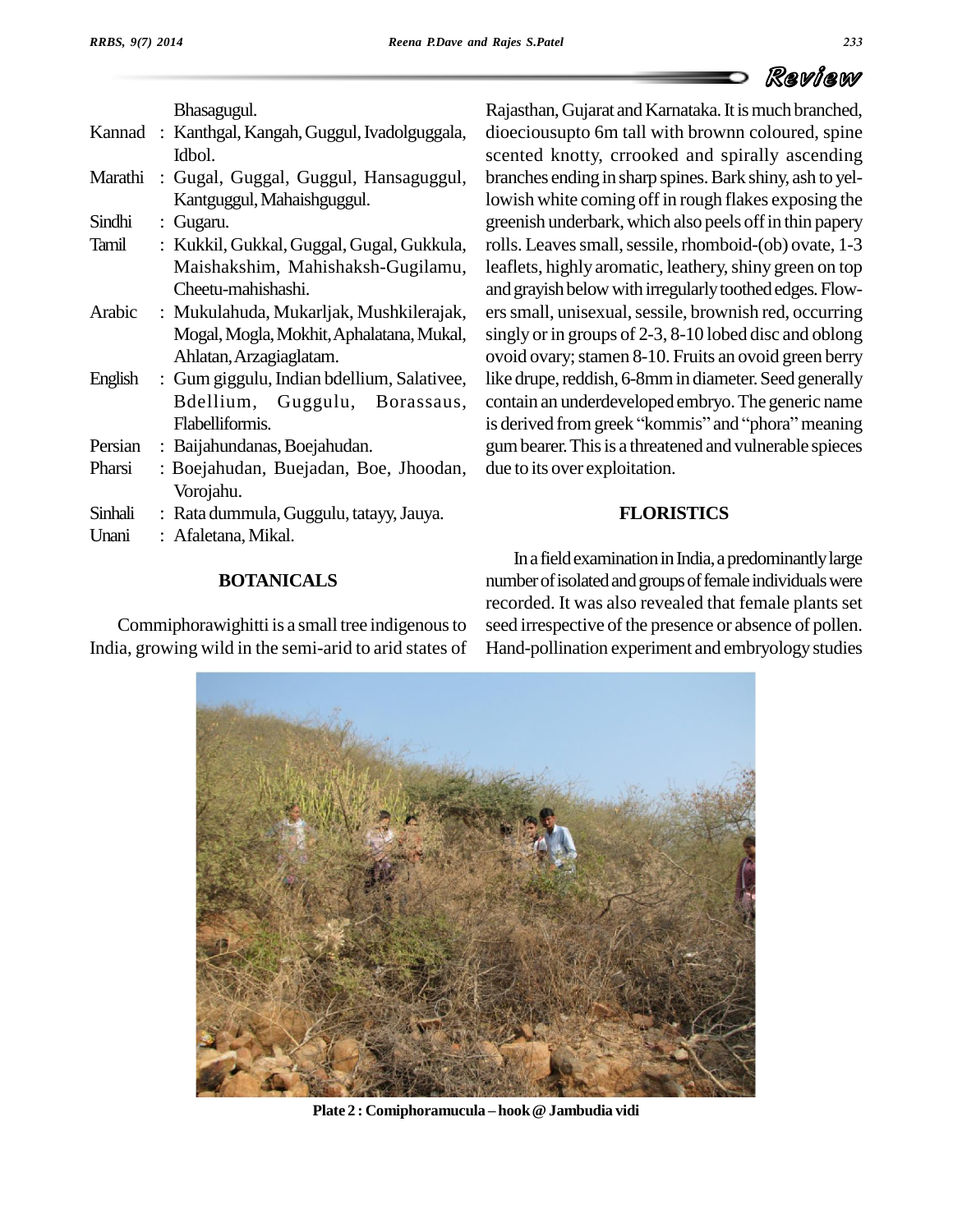



**Plate <sup>3</sup> : Microscopic features <sup>ñ</sup> gugulu plant**

have confirmed the occurrence of non-psedogamous apomixes, nuclear polyembryonomyand autonomous emdosperm formation for the first time in this plant. Which is presently threatened by overexploitation. In its natural ranges in India, the tree drops its leaves during the rainy season. This is followed by flowering (October-December) and fruit set (October-January). The young leaves appear towards the end of the dry sea son.

#### **ECOLOGY**

The tree is found in rocky and open hilly areas of rough terrain and sandy tracts in warm and semiarid to aris areas.Itis alsofoundinanogeisuspendula andravien throne forest types associated with anogeissusspp, acacia spp, dichrostachyscinerea, rhusmysorensis, grewiaspp, euohorbiasp and secirunega sp.

#### **TREE MANAGEMENT**

Weeding and irrigation is necessary for 2-3 years after planting for commercial cultivation or spacing of 4m-4m is recommended resulting to 250 plants per acres. It is a slow growing plant and takes 8-10 years to come to a height 3-3.5m. Pruning or removal of branches in early stages helps to achieve better growth, increase in girth of growing branch and thereby better gumyield.

#### **IRRIGATIONAND INTERCULTURE**

Light irrigation during the summer season is required for good growth of plants. One weeding and one hoeing is needed in early growth of the crop. But the soil is stirred up around the plants (bushes) two times per year.

#### **HARVESTING**

The plants should be allowed for at least 5-6 years before commencing incision thick branches for extracting oleogumresin.The oleogumresin istapped during winter, from November-February, by making a 7-10cm long incision in the main stem near the base. The cut part is completely covered with resin in about a months time. The exuded gum secreted is collected every week upto one month after which further exudation of gum stops.

Yield : Fro 10 years all plants about 700-900g of gum resin may be obtained. This is return may give an yield of about 700-900 kg of gum per hectare.

## **MACROSCOPIC FEATURES**

Transluscent, vernacular orstalactic, tears of varying sizes, reddish yellow or brown in colour, more often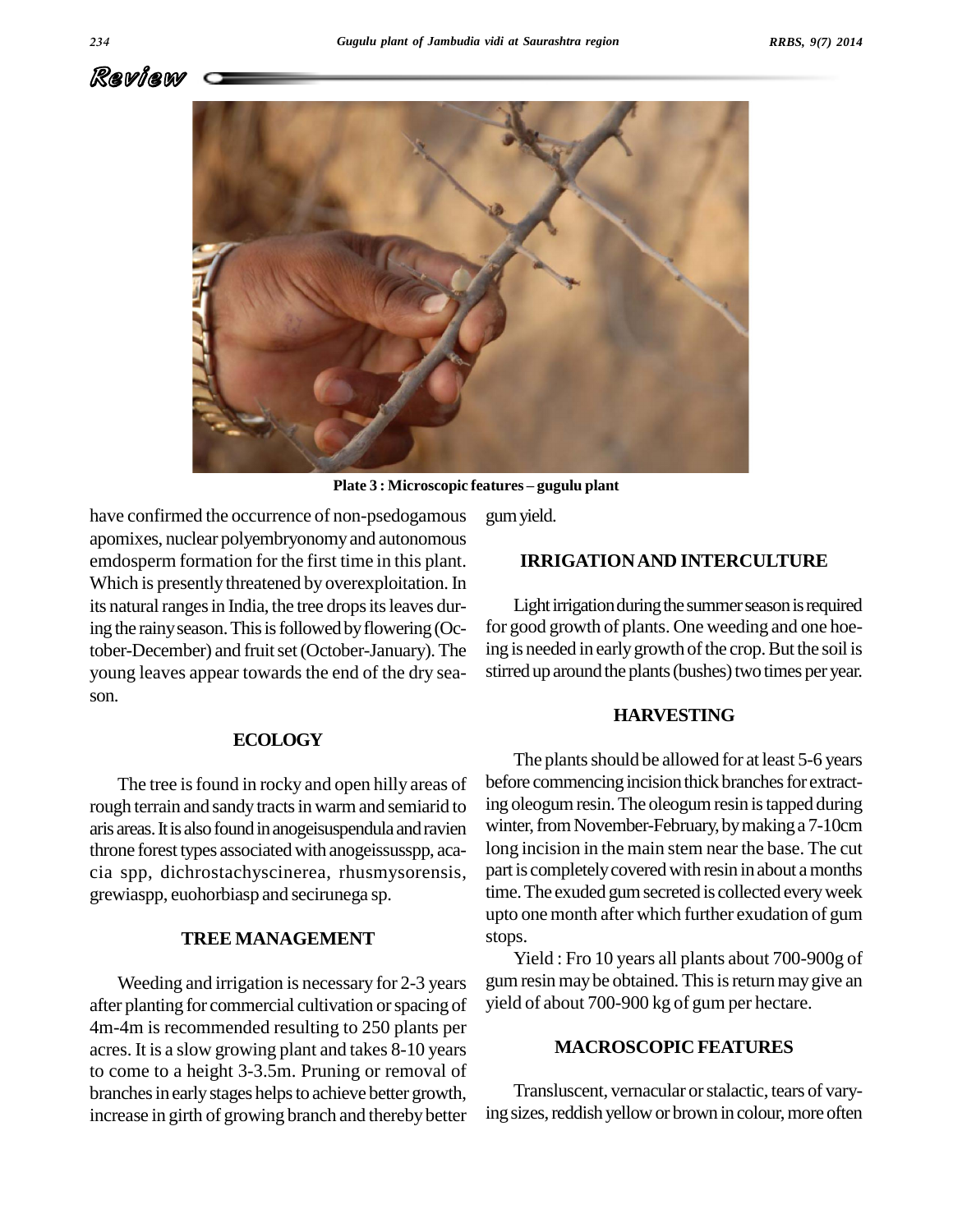

**Plate <sup>4</sup> : Gugulu plant <sup>ñ</sup> occurs rocky & hilly area : ruff terrain area**

occurring in resinous lumps which turn darker in colour on long storage. Fracture-brittle, exposing a rough or waxy surface having a moist unctuous appearance; balasmic odour, acrid, bitter and aromatic taste. A Thorny shrub with nime like leaves. When injured, It yield an aromatic gumresin.

#### **TRADITIONAL USESOFGUGULU PLANT**

In Ayurvedic, Indian traditional system of medicine, herba areusuallyused in combinations.Yogarajguggulu is traditionally for detoxifying, treting obesity, joint pain arthritic condition, muscle aches, rheumatism, and gout. Punavadiguggulu is for detoxifying the kidneys, eliminatin fluid, helping heart condition and inflammations. Triphalaguggulu is for joint paion arthric condition, rheumatism and weight loss. Gum guggulu is used as incense, to make lacquers, varnishes and ointment, as a fixative in perfumes and in medicine. Gum guggulu is used to treat dysmenorrheal, dyspepsia, endometritis, hypercholesteremia, hypertension, impotence, bronchitis, caries, catarrh, ginggivitis, hay fever, hysteria, inflammation, laryngitis, lochia, mania, pharynggitis, phthisis, pyorrhea, rheumatism, sores, sore throat, stimulant, tonsillitis, tumors, wounds, bone fractures, gout, scrofula, sciatica, facial paralysis, diplegia, leprosy, leucoderma, pectoral disorders, otorrhea epilepsy, fever, strangury, hemorrhoids, dysmennorrheal, amenorrhea,

ulcers, anemia, coronary, thrombosis, stomatopathy, pharyngopathy, spermatorrhea, urinary calculus, diabetes, trichosis, to enhance phagocytosis, to increase leukocytes, to induce abortion, and as a tonic for the uterus.Traditional uses ofC.mukul include as an antiinflammatory, antispasmodic, carminative, emmenag ogue, hypoglycemic, alterative, antiseptic, astringent, sedative, stomachic, diaphoretic, diuretic, expectorant, antispasmodic, antisuppurative, aperients, a throid stimulant, anthelmintic, depurative, vulnerary, antiseptic, demulcent, aphrodisiac, liver tonic, detergent, anti spasmodic, hematinic, lithonotriptic.

#### **MODERN USES (MEDICINAL)IF GUGULU**

Morden therapeutic uses of guggul includes ner vous diseases, hemiplegia, leprosy, marasmus, muscle spasms, neuralgia, opthalmia, pyelitis, phorrhea, scrofula, skin diseases, spongy gums, ulcerative pharyngitis, hypertension, ischaemia, hemorrhoids and uri nary tract disorders. More recently, C. mukul was found to relatively safe and effective supplement for osteoarthritis of the knee. Research studies showed that guggul is effective against aspects of cardiovascular disease. Guggul reducted the stickiness of platelets. The crude gum guggul and each of the fractions containing the  $E$ andZ-guggulsterones have hypocholeteremic activity: the ethyl acetate extract, the neutral compound from